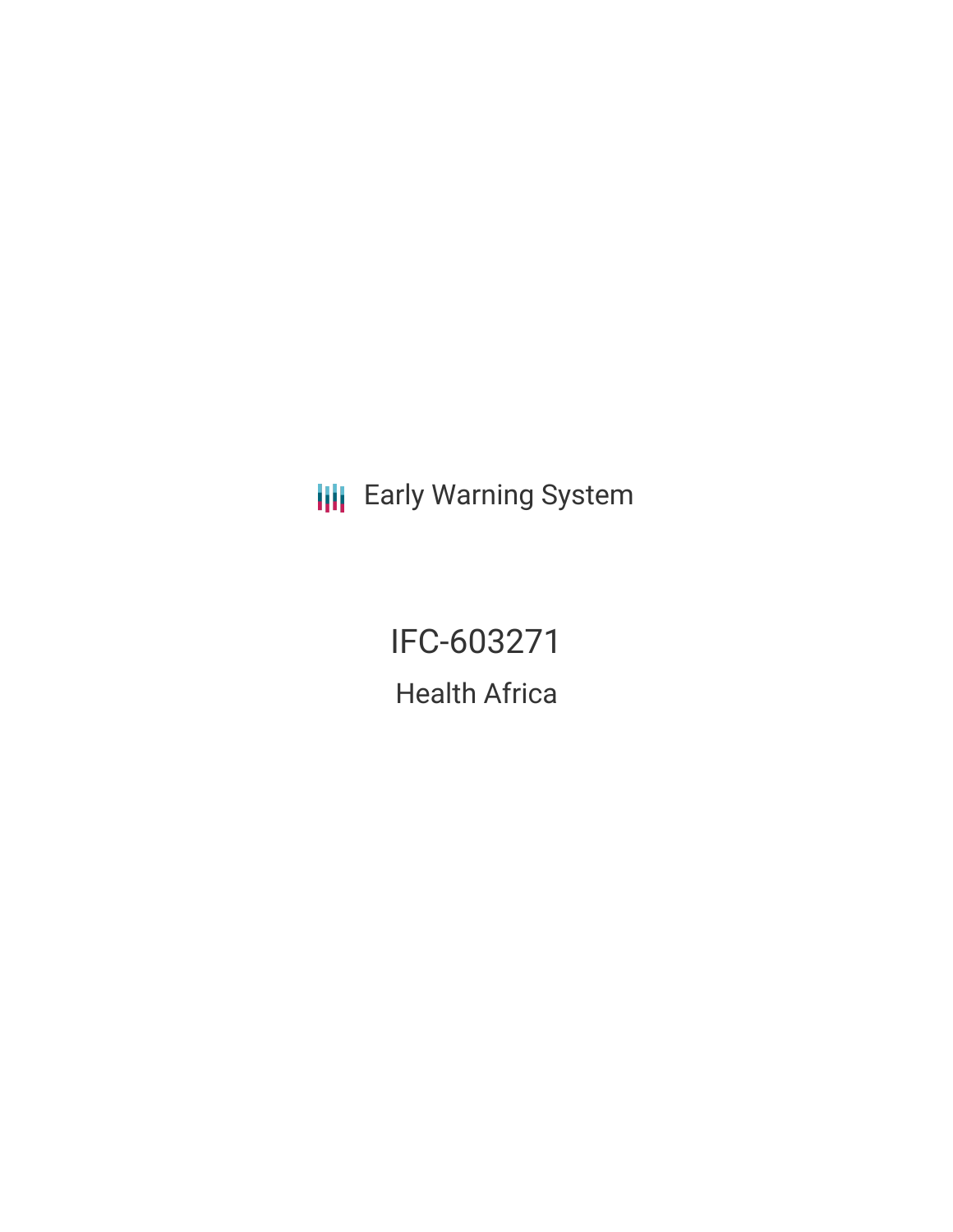# **Quick Facts**

| <b>Financial Institutions</b> | International Finance Corporation (IFC)                       |
|-------------------------------|---------------------------------------------------------------|
| <b>Status</b>                 | Active                                                        |
| <b>Bank Risk Rating</b>       |                                                               |
| <b>Voting Date</b>            | 2018-06-06                                                    |
| <b>Borrower</b>               | *Borrower information not provided at the time of disclosure* |
| <b>Sectors</b>                | Education and Health, Technical Cooperation                   |
| <b>Investment Type(s)</b>     | <b>Advisory Services</b>                                      |
| <b>Project Cost (USD)</b>     | \$0.75 million                                                |
|                               |                                                               |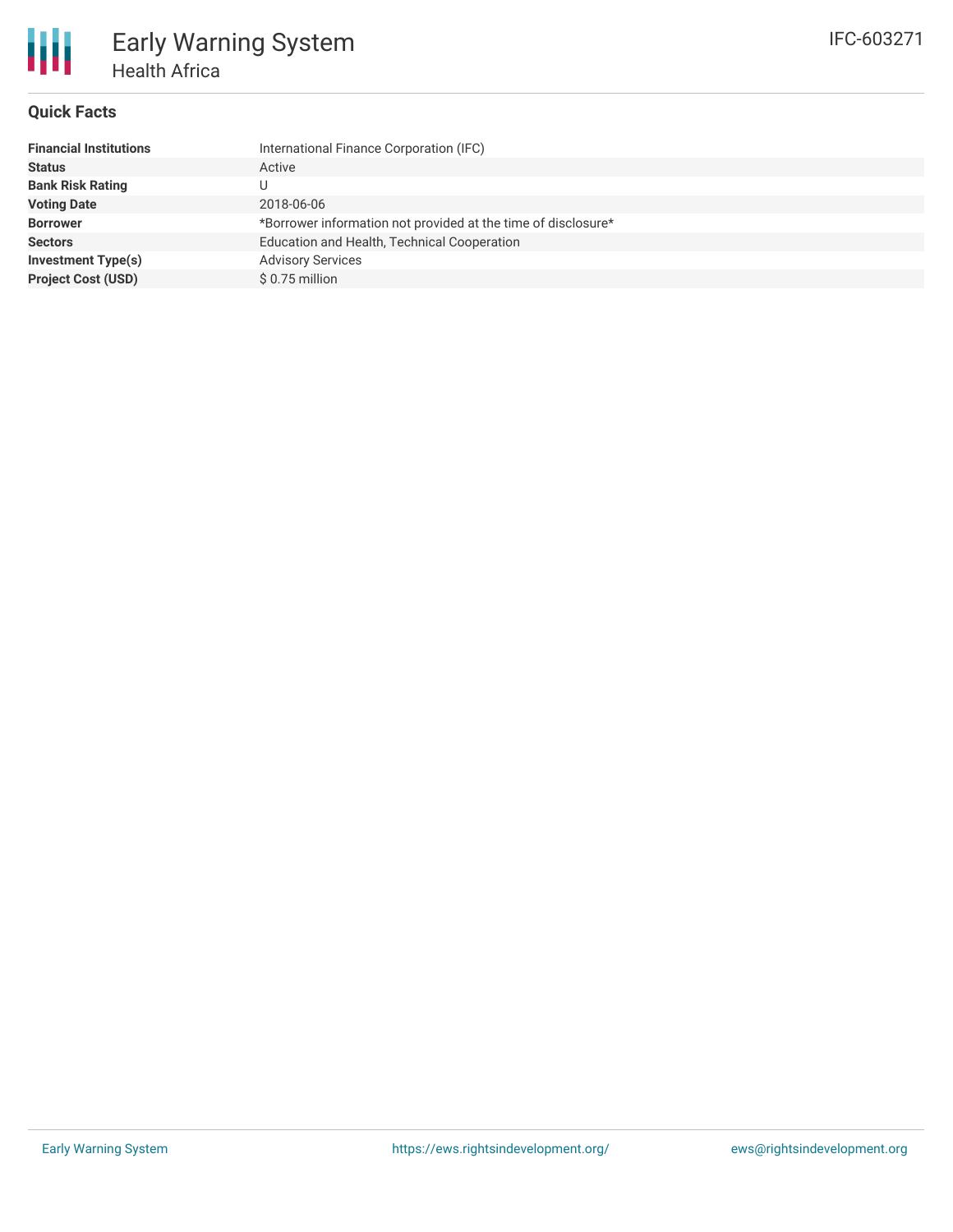

### **Project Description**

According to bank provided information, the IFC Healthcare Quality Advisory Program aims to improve the quality of care provided in healthcare facilities across Sub-Saharan Africa. It consists of two components: Component 1: Advisory work to upgrade quality in healthcare facilities; Component 2: Knowledge Sharing.

Component 1.

IFC Health Care Quality Assessment Tool will be used to diagnose the quality of facilities infrastructure, standards and procedures, and communicate the results of the diagnosis and recommendations to the health care facility. The assessment will typically indicate good practices in place, key shortcomings and priority remedial actions. Select clients that are interested in implementing Health care quality improvement program with IFC support will receive tailored advice based on priority areas identified by quality assessment. Implementation support may include training and workshops on improvement areas, ongoing consultations and a repeat assessment.

#### Component 2.

To ensure efficient delivery and promote the sharing of best practices and learning from client experiences, the project will engage in knowledge management activities:

- Development of case studies, reports, and/or short notes based on the client-level work in this project or experiences of the project's clients related to improving quality standards, and the effects of those improvements. They can be used to promote quality of care, ethics, patient and family rights, medication management and use, quality improvement and patient safety, infection control, facility management and safety. Other clients and institutions will use them as guides for their improvements.

- Events (e.g., workshops, BBLs, webinars, peer-to-peer learning events, etc.) and other dissemination activities to share case studies, best practices and lessons learned with IFC staff, clients, and other interested stakeholders to promote knowledge transfer and greater awareness of the tool and the broader quality agenda for the health sector.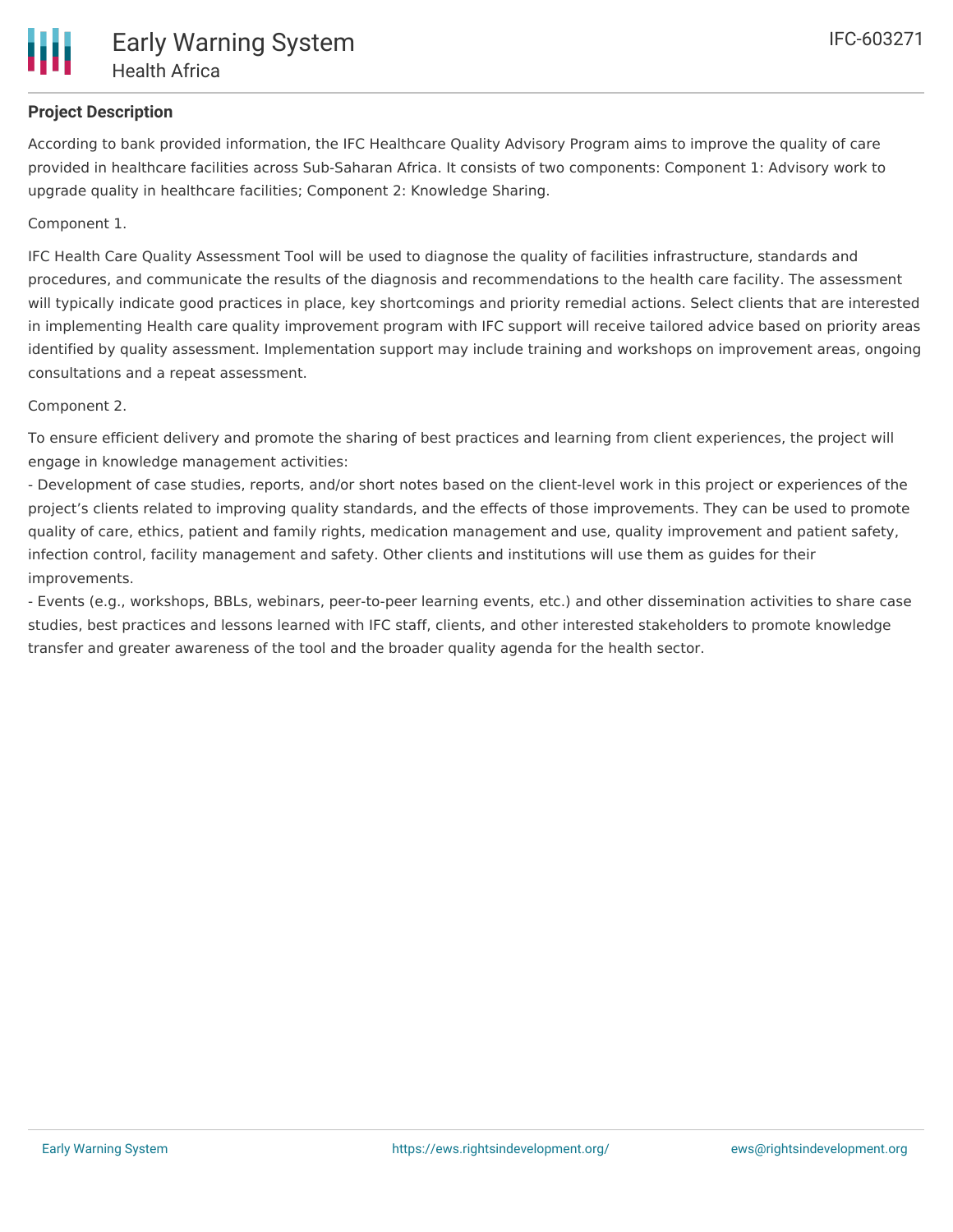#### **Investment Description**

• International Finance Corporation (IFC)